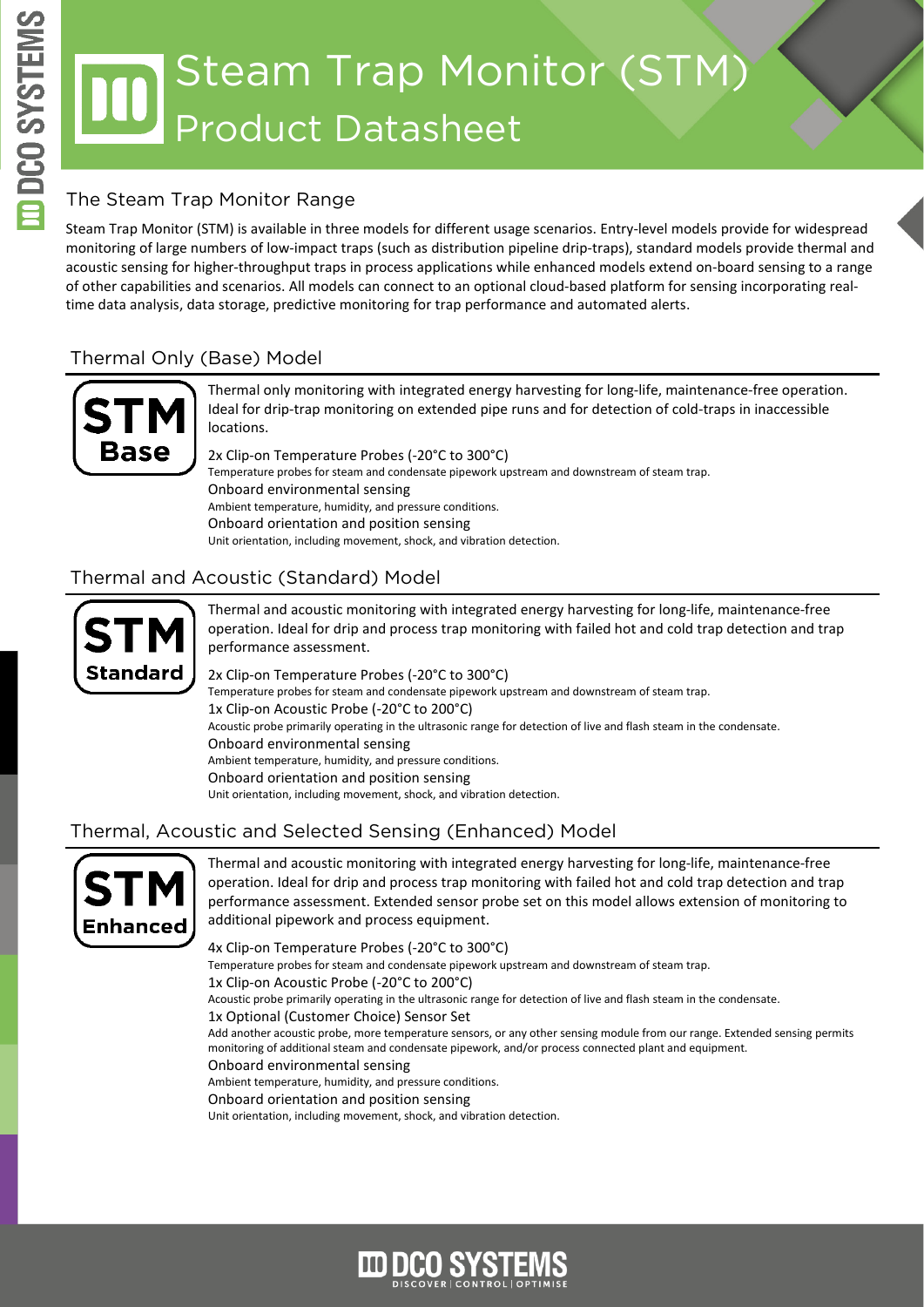| <b>Common Model Specifications</b> |                                                                                                                                                                                                                                                                                                                                                                                                            |                                                                                  |  |
|------------------------------------|------------------------------------------------------------------------------------------------------------------------------------------------------------------------------------------------------------------------------------------------------------------------------------------------------------------------------------------------------------------------------------------------------------|----------------------------------------------------------------------------------|--|
| <b>Enclosure Style</b>             | Standard: Enclosure style for typical industrial applications (to IP55).                                                                                                                                                                                                                                                                                                                                   | IP: External installations (to IP67).                                            |  |
|                                    | Dimensions W $111 \times H$ 56 x D 41mm                                                                                                                                                                                                                                                                                                                                                                    | W 130 x H 91 x D 63mm                                                            |  |
| <b>Enclosure Mounting</b>          | Screw-fixing   Wall-fixing   Over Insulation Clips   Pipe Stand Off<br>Pipe stand offs support direct mounting of sensor unit to high temperature pipework, with insulation and thermal barrier.                                                                                                                                                                                                           |                                                                                  |  |
| <b>Enclosure Type</b>              | IP55 (Dust Protected + Water Jets)<br>ABS   UL94-V0                                                                                                                                                                                                                                                                                                                                                        | IP67 (Dust-tight + Immersion)<br>Polycarbonate   UL 508   NEMA TYPE<br>4,4X,6,6P |  |
|                                    | Enclosure (Options)   Optional alternative enclosures available, including extra-high impact resistance polycarbonate and full metal enclosures.                                                                                                                                                                                                                                                           |                                                                                  |  |
| Sensing (Options)                  | STM sensors support a wide range of sensing capabilities through pluggable sensing modules. A selection of the options available<br>are listed in "Sensor Options" (below). Standard modules may be swapped or added to as required.                                                                                                                                                                       |                                                                                  |  |
| Power (Standard)                   | 1x Thermal Energy Harvesting<br>Steam or condensate pipework mounted thermal harvesting unit with energy harvesting and on-board energy<br>storage. Internal harvesting and power system full monitored with power availability, power storage and backup<br>power reporting. Onboard long-life backup battery for status reporting while steam system inactive or isolated.                               |                                                                                  |  |
| Power (Options)                    | STM supports a wide range of other power sources through a system of pluggable modules. See a selection of available options<br>listed in "Power Options" (below). Standard modules may be swapped or added to as required.                                                                                                                                                                                |                                                                                  |  |
| <b>Status Indicators</b>           | 1x Status indicator<br>Unit status, power status and active operation indicators (Red, Green, Yellow colours - steady, pulsed, and flashing statuses).<br>1x Communications indicator<br>Communications status and TX/RX indicators (Red, Green, Yellow colours - steady, pulsed, and flashing statuses).                                                                                                  |                                                                                  |  |
|                                    | Selectable Mesh Radio (ISM 868/915 MHz) or LoRaWAN (ISM 868/915 MHz) support.<br>Comms (Standard)   Mesh radio requires one (or more) gateway units per site installation <sup>1</sup> . Gateways provide choice of cloud uplink (via Wi-Fi, Ethernet<br>or 3G/4G/5G mobile data uplink <sup>2</sup> ). LoRaWAN radio requires LoRaWAN gateway, gateway is customer or DCO Systems provided <sup>3</sup> . |                                                                                  |  |
| Comms (Options)                    | DCO sensor units support a wide range of other communications options through a system of pluggable modules. See a selection of<br>available options listed in "Communications Options" (below). Standard modules may be swapped or added to as required.                                                                                                                                                  |                                                                                  |  |
| Processing                         | 120MHz ARM M4 Processor with Hardware Floating Point and DSP Extensions                                                                                                                                                                                                                                                                                                                                    |                                                                                  |  |
| Storage (Standard)                 | 64Kb F-RAM Onboard<br>Non-volatile, high-endurance long term storage. State checkpoints and up to 8-hours data storage in event of network disruption.                                                                                                                                                                                                                                                     |                                                                                  |  |
| Storage (Options)                  | Units support pluggable modules to extend on device data storage for storage of ultra-high-resolution<br>data where required (e.g., raw high-speed sensor data prior to processing for FFT analysis).                                                                                                                                                                                                      |                                                                                  |  |
|                                    | Operational   Temperature: -20°C to 85°C   Relative Humidity: 5% to 100% (condensing)                                                                                                                                                                                                                                                                                                                      |                                                                                  |  |

<span id="page-1-0"></span><sup>1</sup> DCO provided gateways are extra cost options. Minimum of one gateway per mesh network installation.

<span id="page-1-1"></span><sup>&</sup>lt;sup>2</sup> 3G/4G/5G Cloud connectivity provided as part of cloud data analytics platform subscription (where taken)

<span id="page-1-2"></span><sup>&</sup>lt;sup>3</sup> DCO Systems provided LoRaWAN gateway is an extra cost option.